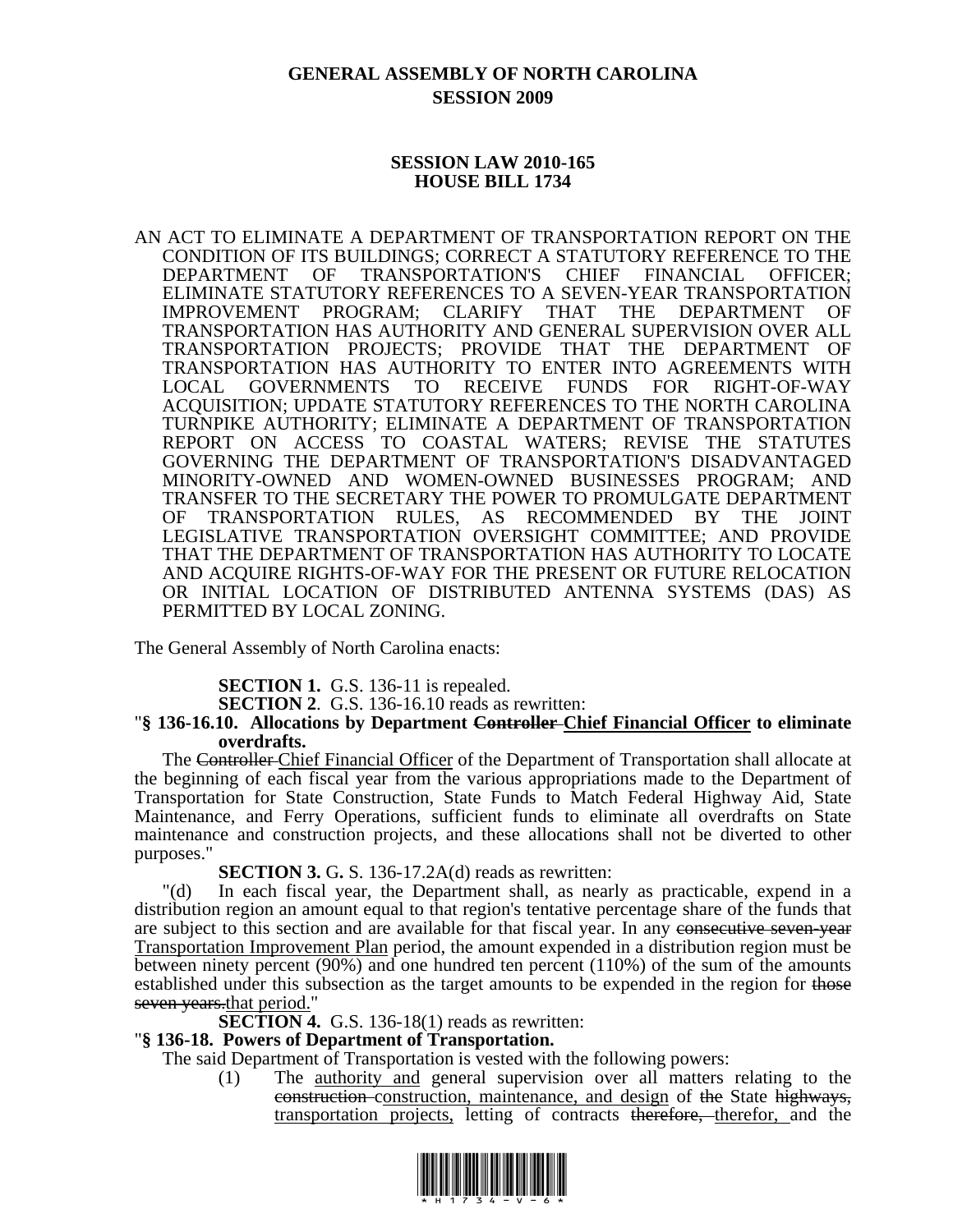selection of materials to be used in the construction of State highways transportation projects under the authority of this Chapter."

#### **SECTION 4.(a)** G.S. 136-18(2) reads as rewritten:

#### "**§ 136-18. Powers of Department of Transportation.**

The said Department of Transportation is vested with the following powers:

... (2) To take over and assume exclusive control for the benefit of the State of any existing county or township roads, and to locate and acquire rights-of-way for any new roads that may be necessary for a State highway system, and subject to the provisions of G.S. 136-19.5(a) and (b) also locate and acquire such additional rights-of-way as may be necessary for the present or future relocation or initial location, above or below ground, of telephone, telegraph, distributed antenna systems (DAS) as permitted by local zoning, broadband communications, electric and other lines, as well as gas, water, sewerage, oil and other pipelines, to be operated by public utilities as defined in G.S. 62-3(23) and which are regulated under Chapter 62 of the General Statutes, or by municipalities, counties, any entity created by one or more political subdivisions for the purpose of supplying any such utility services, electric membership corporations, telephone membership corporations, or any combination thereof, with full power to widen, relocate, change or alter the grade or location thereof thereof, or alter the location or configuration of such lines or systems above or below ground, and to change or relocate any existing roads that the Department of Transportation may now own or may acquire; to acquire by gift, purchase, or otherwise, any road or highway, or tract of land or other property whatsoever that may be necessary for a State transportation system and adjacent utility rights-of-way: Provided, all changes or alterations authorized by this subdivision shall be subject to the provisions of G.S. 136-54 to 136-63, to the extent that said sections are applicable: Provided, that nothing in this Chapter shall be construed to authorize or permit the Department of Transportation to allow or pay anything to any county, township, city or town, or to any board of commissioners or governing body thereof, for any existing road or part of any road heretofore constructed by any such county, township, city or town, unless a contract has already been entered into with the Department of Transportation."<br>**SECTION 5.** G.S. 136-18(12b) reads as rewritten:

#### **"§ 136-18. Powers of Department of Transportation.**

The said Department of Transportation is vested with the following powers:

(12b) To issue "GARVEE" bonds (Grant Anticipation Revenue Vehicles) or other eligible debt-financing instruments to finance federal-aid highway projects using federal funds to pay a portion of principal, interest, and related bond issuance costs, as authorized by 23 U.S.C. § 122, as amended (the National Highway System Designation Act of 1995, Pub. L. 104-59). These bonds shall be issued by the State Treasurer on behalf of the Department and shall be issued pursuant to an order adopted by the Council of State under G.S. 159-88. The State Treasurer shall develop and adopt appropriate debt instruments, consistent with the terms of the State and Local Government Revenue Bond Act, Article 5 of Chapter 159 of the General Statutes, for use under this subdivision. Prior to issuance of any "GARVEE" or other eligible debt instrument using federal funds to pay a portion of principal, interest, and related bond issuance costs, the State Treasurer shall determine (i) that the total outstanding principal of such debt does not exceed the total amount of federal transportation funds authorized to the State in the prior federal fiscal year; or (ii) that the maximum annual principal and interest of such debt does not exceed fifteen percent (15%) of the expected average annual federal revenue shown for the seven-year period in the most recently adopted Transportation Improvement Program. Notes issued under the provisions of this subdivision may not be deemed to constitute a debt or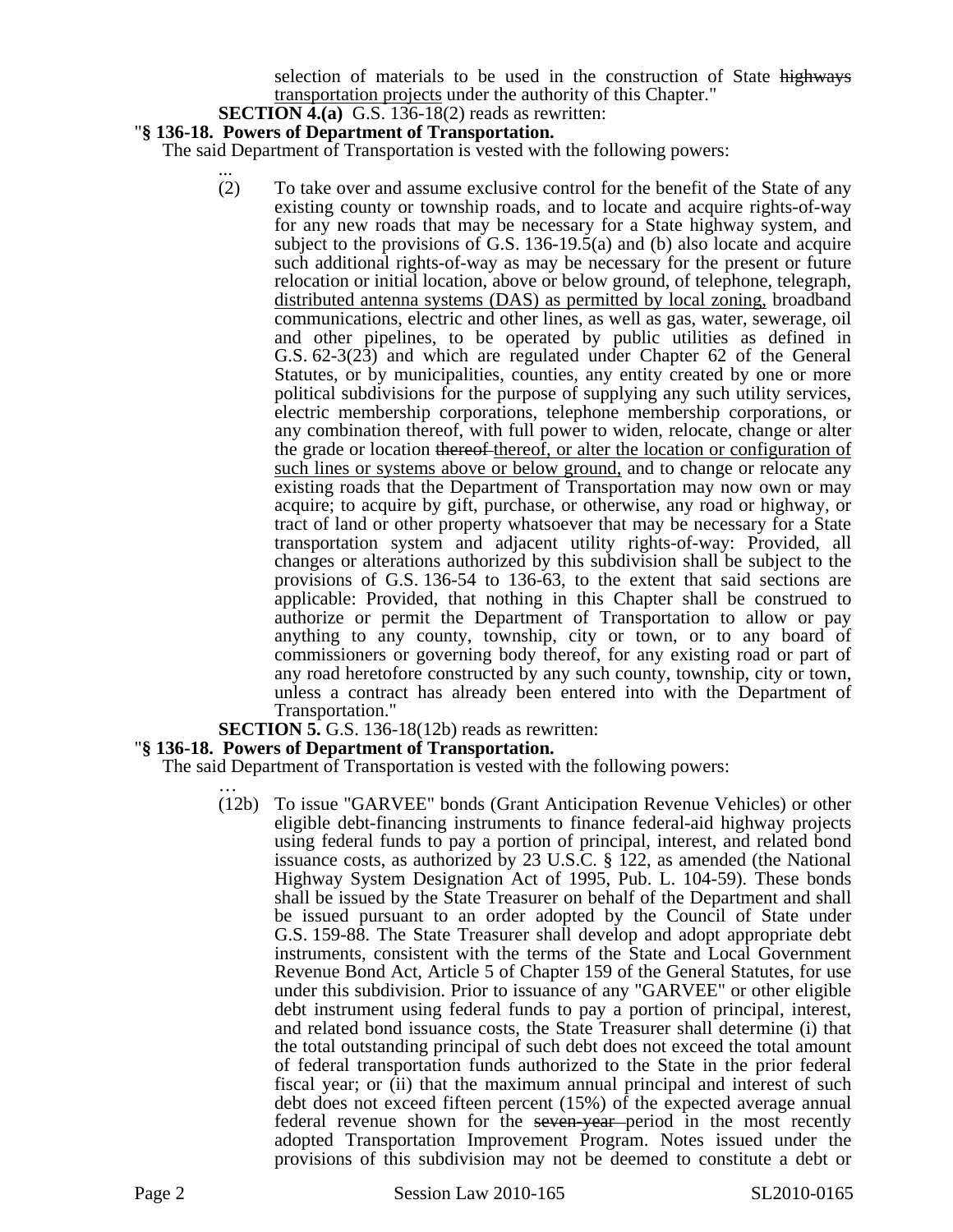liability of the State or of any political subdivision thereof, or a pledge of the full faith and credit of the State or of any political subdivision thereof, but shall be payable solely from the funds and revenues pledged therefor. All the notes shall contain on their face a statement to the effect that the State of North Carolina shall not be obligated to pay the principal or the interest on the notes, except from the federal transportation fund revenues as shall be provided by the documents governing the revenue note issuance, and that neither the faith and credit nor the taxing power of the State of North Carolina or of any of its political subdivisions is pledged to the payment of the principal or interest on the notes. The issuance of notes under this Part shall not directly or indirectly or contingently obligate the State or any of its political subdivisions to levy or to pledge any form of taxation whatever or to make any appropriation for their payment."

**SECTION 6.** G.S. 136-18(38) reads as rewritten:

#### "**§ 136-18. Powers of Department of Transportation.**

The said Department of Transportation is vested with the following powers:

- … (38) To enter into agreements with municipalities, counties, governmental entities, or nonprofit corporations to receive funds for the purpose-purposes of advancing right-of-way acquisition or the construction schedule of a project identified in the Transportation Improvement Program. If these funds are subject to repayment by the Department, prior to receipt of funds, reimbursement of all funds received by the Department shall be shown in the existing Transportation Improvement Program and shall be reimbursed within seven years of receipt. the period of the existing Transportation Improvement Program."
- **SECTION 7.** G.S. 136-18(39) reads as rewritten:

#### "**§ 136-18. Powers of Department of Transportation.**

The said Department of Transportation is vested with the following powers:

… (39) To enter into partnership agreements with the North Carolina Turnpike Authority, private entities, and authorized political subdivisions to finance, by tolls, contracts, and other financing methods authorized by law, the cost of acquiring, constructing, equipping, maintaining, and operating transportation infrastructure in this State, and to plan, design, develop, acquire, construct, equip, maintain, and operate transportation infrastructure in this State. An agreement entered into under this subdivision requires the concurrence of the Board of Transportation. The Department shall report to the Chairs of the Joint Legislative Transportation Oversight Committee, the Chairs of the House of Representatives Appropriations Subcommittee on Transportation, and the Chairs of the Senate Appropriations Committee on the Department of Transportation, at the same time it notifies the Board of Transportation of any proposed agreement under this subdivision. Any contracts for construction of highways, roads, streets, and bridges which are awarded pursuant to an agreement entered into under this section shall comply with the competitive bidding requirements of Article 2 of this Chapter."

#### **SECTION 8.** G.S. 136-18(40) reads as rewritten:

#### "**§ 136-18. Powers of Department of Transportation.**

The said Department of Transportation is vested with the following powers:

… (40) To expand public access to coastal waters in its road project planning and construction programs. The Department shall work with the Wildlife Resources Commission, other State agencies, and other government entities to address public access to coastal waters along the roadways, bridges, and other transportation infrastructure owned or maintained by the Department. The Department shall adhere to all applicable design standards and guidelines in implementation of this enhanced access. The Department shall report on its progress in expanding public access to coastal waters to the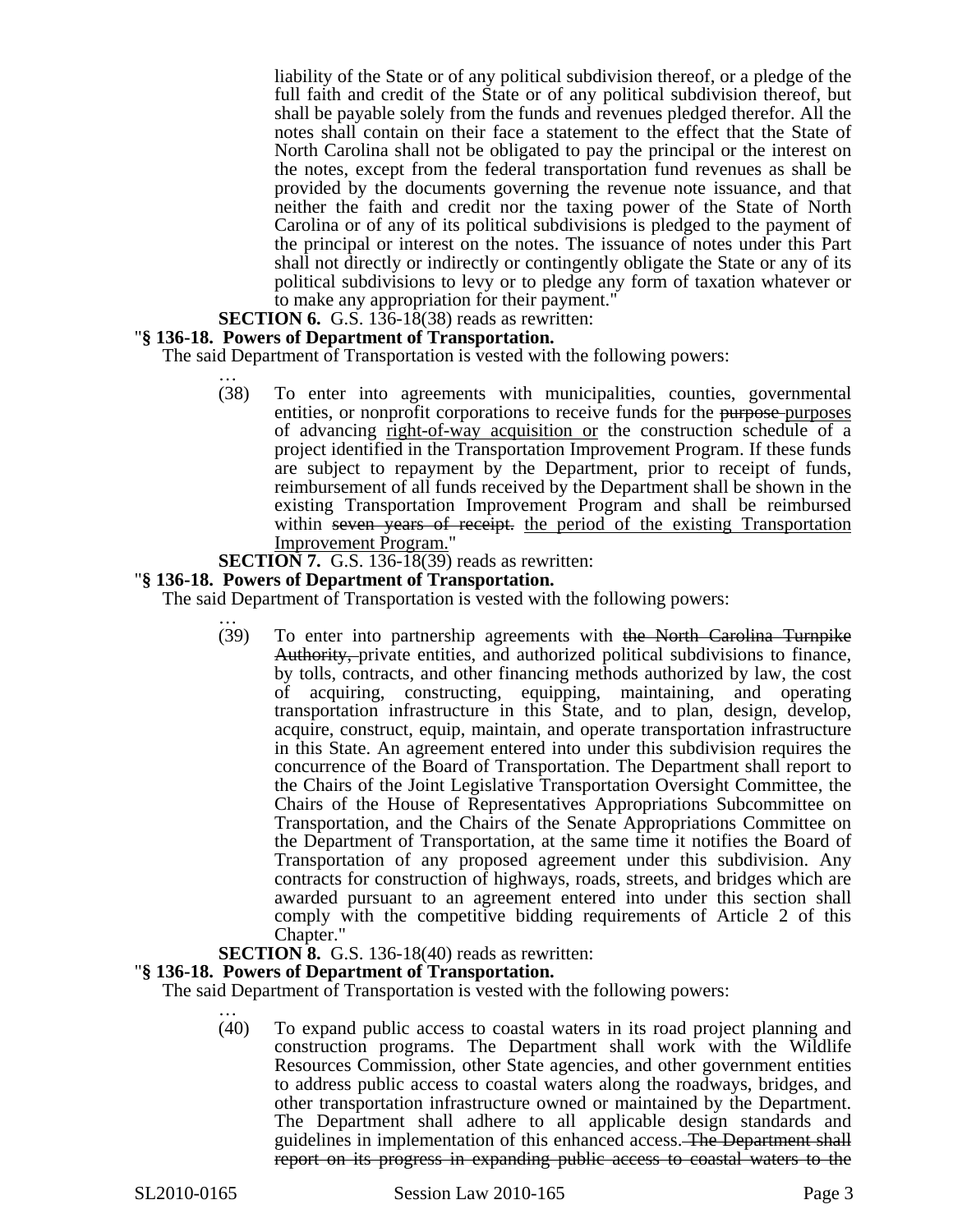Joint Legislative Commission on Seafood and Aquaculture and to the Joint Legislative Transportation Oversight Commission no later than March 1 of each year."

**SECTION 9.** G.S. 136-28.4 reads as rewritten:

"**§ 136-28.4. State policy concerning participation by disadvantaged minority-owned and women-owned businesses in highway transportation contracts.** 

(a) It is the policy of this State, based on a compelling governmental interest, to encourage and promote participation by disadvantaged minority-owned and women-owned businesses in contracts let by the Department pursuant to this Chapter for the planning, design, preconstruction, construction, alteration, or maintenance of State highways, roads, streets, or bridges transportation infrastructure and in the procurement of materials for these projects. All State agencies, institutions, and political subdivisions shall cooperate with the Department of Transportation and among themselves in all efforts to conduct outreach and to encourage and promote the use of disadvantaged minority-owned and women-owned businesses in these contracts.

(b) At least every five years, the Department shall conduct a study on the availability and utilization of disadvantaged minority-owned and women-owned business enterprises and examine relevant evidence of the effects of race-based or gender-based discrimination upon the utilization of such business enterprises in contracts for planning, design, preconstruction, construction, alteration, or maintenance of State highways, roads, streets, or bridges transportation infrastructure and in the procurement of materials for these projects. Should the study show a strong basis in evidence of ongoing effects of past or present discrimination that prevents or limits disadvantaged minority-owned and women-owned businesses from participating in the above contracts at a level which would have existed absent such discrimination, such evidence shall constitute a basis for the State's continued compelling governmental interest in remedying such race and gender discrimination in highway transportation contracting. Under such circumstances, the Department shall, in conformity with State and federal law, adopt by rule and contract provisions a specific program to remedy such discrimination. This specific program shall, to the extent reasonably practicable, address each barrier identified in such study that adversely affects contract participation by disadvantaged minority-owned and women-owned businesses.

(b1) Based upon the findings of the Department's Second Generation Disparity Study completed in 2004, 2009 study entitled "Measuring Business Opportunity: A Disparity Study of NCDOT's State and Federal Programs" hereinafter referred to as "Study", the program design shall, to the extent reasonably practicable, incorporate narrowly tailored remedies identified in the Study, and the Department shall implement a comprehensive antidiscrimination enforcement policy. As appropriate, the program design shall be modified by rules adopted by the Department that are consistent with findings made in the Study and in subsequent studies conducted in accordance with subsection (b) of this section. As part of this program, the Department shall review its budget and establish annual aspirational goals every three years, not mandatory goals, in percentages, for the overall participation in contracts by disadvantaged minority-owned and women-owned businesses. These annual aspirational goals for disadvantaged minority-owned and women-owned businesses shall be established consistent with federal methodology specified in the Study, methodology, and they shall not be applied rigidly on specific contracts or projects. Instead, the Department shall establish contract-specific goals or project-specific goals for the participation of such firms in a manner consistent with availability of disadvantaged minority-owned and women-owned businesses, as appropriately defined by its most recent Study, for each disadvantaged minority-owned and women-owned business category that has demonstrated significant disparity in contract utilization. Nothing in this section shall authorize the use of quotas. Any program implemented as a result of the Study conducted in accordance with this section shall be narrowly tailored to eliminate the effects of historical and continuing discrimination and its impacts on such disadvantaged minority-owned and women-owned businesses without any undue burden on other contractors. The Department shall give equal opportunity for contracts it lets without regard to race, religion, color, creed, national origin, sex, age, or handicapping condition, as defined in G.S. 168A-3, to all contractors and businesses otherwise qualified.

(c) The following definitions apply in this section: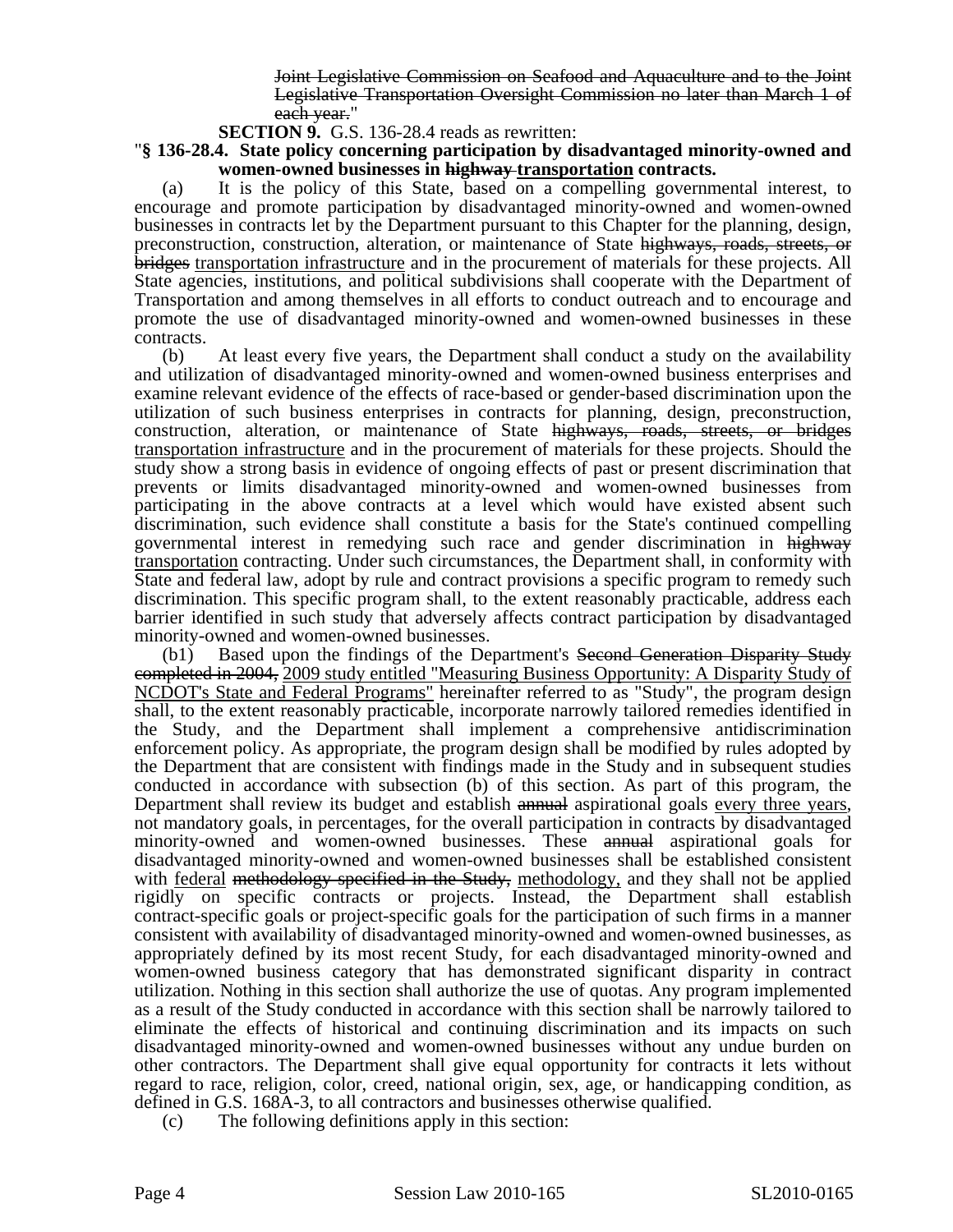- (1) "Disadvantaged businessBusiness" has the same meaning as "disadvantaged business enterprise" in 49 C.F.R. § 26.5 Subpart A or any subsequently promulgated replacement regulation.
- (2) "Minority" includes only those racial or ethnicity classifications identified by a study conducted in accordance with this section that have been subjected to discrimination in the relevant marketplace and that have been adversely affected in their ability to obtain contracts with the Department.
- (3) "Women" means nonminority persons born of the female sex.

(d) The Department shall report semiannually annually to the Joint Legislative Transportation Oversight Committee on the utilization of disadvantaged minority-owned businesses and women-owned businesses and any program adopted to promote contracting opportunities for those businesses. Following each study of availability and utilization, the Department shall report to the Joint Legislative Transportation Oversight Committee on the results of the study for the purpose of determining whether the provisions of this section should continue in force and effect.

(e) This section expires August 31, 2010 2014."

**SECTION 10.** G.S. 136-89.189 reads as rewritten:

#### "**§ 136-89.189. Turnpike Authority revenue bonds.**

The Authority shall be a municipality for purposes of Article 5 of Chapter 159 of the General Statutes, the State and Local Government Revenue Bond Act, and may issue revenue bonds pursuant to that Act to pay all or a portion of the cost of a Turnpike Project or to refund any previously issued bonds. In connection with the issuance of revenue bonds, the Authority shall have all powers of a municipality under the State and Local Government Revenue Bond Act, and revenue bonds issued by the Authority shall be entitled to the protection of all provisions of the State and Local Government Revenue Bond Act.

Except as provided in this section, the provisions of Chapter 159 of the General Statutes, the Local Government Finance Act, apply to revenue bonds issued by the Turnpike Authority.

- (1) The term of a lease between the Turnpike Authority and the Department executed prior to July 27, 2009, for all or any part of a Turnpike Project may exceed 40 years, as agreed by the Authority and the Department.
- (2) The maturity date of a refunding bond may extend to the earlier of the following:
	- a. Forty years from the date of issuance of the refunding bond.
	- b. The date the Turnpike Authority determines is the maturity date required for the Turnpike Project funded with the refunding bonds to generate sufficient revenues to retire the refunding bonds and any other outstanding indebtedness issued for that Project. The Authority's determination of the appropriate maturity date is conclusive and binding. In making its determination, the Authority may take into account appropriate financing terms and conventions."

# **SECTION 11.** G.S. 143B-348 reads as rewritten: "**§ 143B-348. Department of Transportation – head; rules, regulations, etc., of Board of Transportation.**

The Secretary of Transportation shall be the head of the Department of Transportation. He shall carry out the day-to-day operations of the Department and shall be responsible for carrying out the policies, programs, priorities, and projects approved by the Board of Transportation. He shall be responsible for all other transportation matters assigned to the Department of Transportation, except those reserved to the Board of Transportation by statute. Except as otherwise provided for by statute, the Secretary shall have all the powers and duties as provided for in Article 1 of Chapter 143B including the responsibility for all management functions for the Department of Transportation. The Secretary shall be vested with authority to adopt design criteria, construction specifications, and standards as required for the Department of Transportation to construct and maintain highways, bridges, and ferries. The Secretary or the Secretary's designee shall be vested with authority to promulgate rules and regulations concerning all transportation functions assigned to the Department.

All rules, regulations, ordinances, specifications, standards, and criteria adopted by the Board of Transportation and in effect on July 1, 1977, shall continue in effect until changed by the Board of Transportation or the Secretary of Transportation. The Secretary shall have complete authority to modify any of these matters existing on July 1, 1977, except as